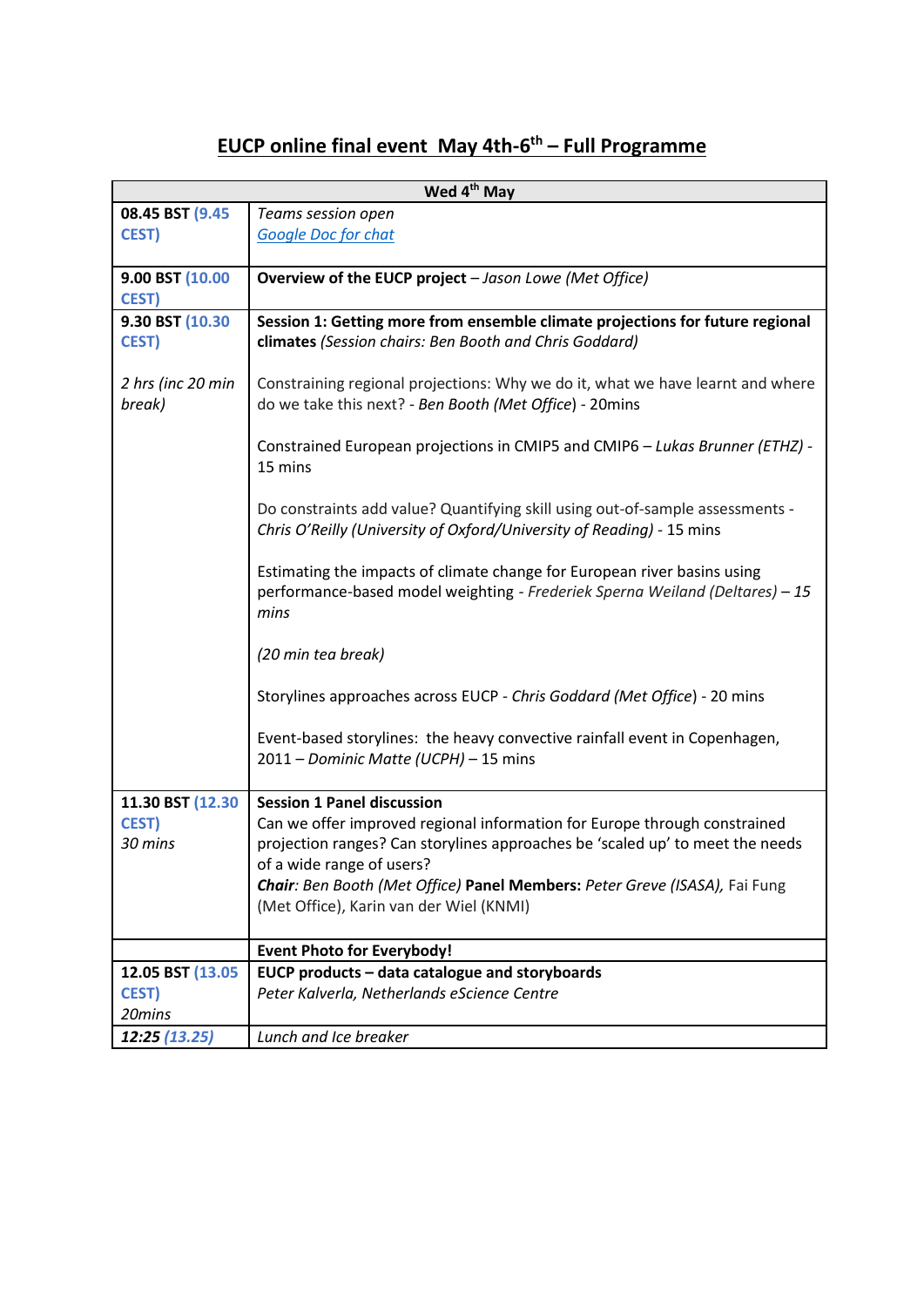| Thurs 5 <sup>th</sup> May |                                                                                |  |  |  |  |
|---------------------------|--------------------------------------------------------------------------------|--|--|--|--|
| 8.45 BST (9.45            | Teams session open                                                             |  |  |  |  |
| <b>CEST)</b>              | Google doc for chat                                                            |  |  |  |  |
|                           |                                                                                |  |  |  |  |
| 9.00 BST (10.00           | Session 2: Improvements in decadal forecasting (Session chairs: Paco Doblas-   |  |  |  |  |
| <b>CEST)</b>              | Reyes and Panos Athanasiadis)                                                  |  |  |  |  |
| 55 mins                   |                                                                                |  |  |  |  |
|                           | Forecast quality assessment of multi-model decadal predictions - Carlos        |  |  |  |  |
|                           | Delgado (BSC) - 10 mins                                                        |  |  |  |  |
|                           |                                                                                |  |  |  |  |
|                           | Recommendations for future development of decadal prediction system - Panos    |  |  |  |  |
|                           | Athanasiadis (CMCC) - 10 mins                                                  |  |  |  |  |
|                           |                                                                                |  |  |  |  |
|                           | Decadal predictability and prediction: the need for improved understanding -   |  |  |  |  |
|                           | Doug Smith (Met Office) - 20 mins                                              |  |  |  |  |
|                           | Applications of decadal predictions from C3S 34c and EUCP - Julia Lockwood     |  |  |  |  |
|                           | (Met Office) - 15 mins                                                         |  |  |  |  |
|                           |                                                                                |  |  |  |  |
| 9.55 BST (10.55)          | <b>Break</b>                                                                   |  |  |  |  |
| <b>CEST)</b>              |                                                                                |  |  |  |  |
| 10.15 BST (11.15          | Session 3: Temporal Merging across prediction and projection timescales        |  |  |  |  |
| <b>CEST)</b>              | (Session chairs: Antje Weisheimer and Dan Befort)                              |  |  |  |  |
| 50 mins                   |                                                                                |  |  |  |  |
|                           | Towards consistent observational constraints on predictions and projections    |  |  |  |  |
|                           | Gabi Hegerl (University of Edinburgh) - 20mins                                 |  |  |  |  |
|                           |                                                                                |  |  |  |  |
|                           | Combination of decadal predictions and climate projections in time: challenges |  |  |  |  |
|                           | and potential solutions - Dan Befort (University of Oxford) - 15 mins          |  |  |  |  |
|                           |                                                                                |  |  |  |  |
|                           | Constraining climate projections with decadal predictions to obtain seamless   |  |  |  |  |
|                           | climate information for the next several decades and improve the accuracy of   |  |  |  |  |
|                           | near-term climate change estimates - Markus Donat (BSC) - 15 mins              |  |  |  |  |
| 11.05 (12.05              | <b>Session 2 and 3 Extended Panel discussion</b>                               |  |  |  |  |
| <b>CEST)</b>              | Do we need seamless predictions or do we need seamless information?            |  |  |  |  |
| 1hr 25 mins               |                                                                                |  |  |  |  |
|                           | Chair: Gabi Hegerl (U Edinburgh) Panel Members: Antje Weisheimer (U Oxford),   |  |  |  |  |
|                           | Francisco Doblas-Reyes (BSC), Panos Athanasiadis (CMCC), Doug Smith (Met       |  |  |  |  |
|                           | Office), Wolfgang Mueller (MPI)                                                |  |  |  |  |
| 12:30:13.30               | Lunch break and ice breaker                                                    |  |  |  |  |
| 13.30-15:00 BST           | <b>Poster session</b>                                                          |  |  |  |  |
| $(14.30 - 16.00)$         | Opportunity for informal discussion and posters in online wonder.me session.   |  |  |  |  |
| <b>CEST)</b>              | Posters will be available for browsing throughout the event, with Jamboards to |  |  |  |  |
| 90mins                    | gather any comments/questions throughout the meeting.                          |  |  |  |  |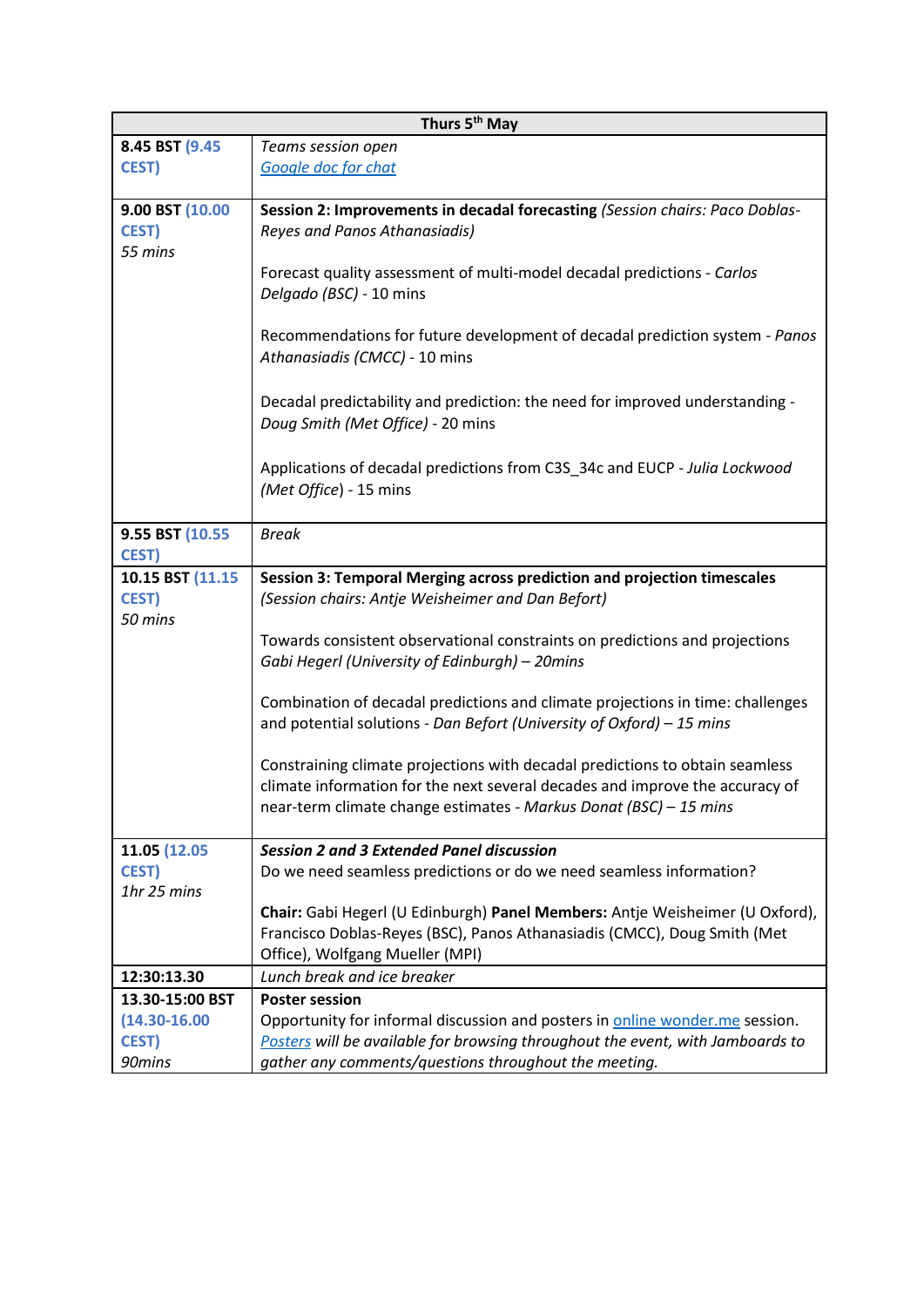| Fri 6 <sup>th</sup> May                       |                                                                                                                                                                                  |  |  |  |  |  |
|-----------------------------------------------|----------------------------------------------------------------------------------------------------------------------------------------------------------------------------------|--|--|--|--|--|
| 8.45 BST (9.45                                | Teams session open                                                                                                                                                               |  |  |  |  |  |
| <b>CEST)</b>                                  | Google doc for Chat                                                                                                                                                              |  |  |  |  |  |
| 9.00 BST (10.00<br><b>CEST)</b>               | Session 4: Convection permitting simulations for Europe and their application<br>(Session chairs: Danijel Belusic and Carol McSweeney)                                           |  |  |  |  |  |
| 2 hrs (inc 20 min<br>break)                   | What do we learn from the FPS ALP-3 multi-model CP-RCM experiment?<br>Nikolina Ban (ETHZ/UIBK) - 20 mins                                                                         |  |  |  |  |  |
|                                               | Future changes in high impact events in convection-permitting models and next<br>steps - Lizzie Kendon (Met Office) - 20 mins                                                    |  |  |  |  |  |
|                                               | Added value of high-resolution climate models, and how to blend their<br>information with coarse resolution climate model results.<br>- Geert Lenderink (KNMI) - 15 mins         |  |  |  |  |  |
|                                               | Convection in future winter storms over northern Europe - Segolene Berthou<br>(Met Office) - 15 mins                                                                             |  |  |  |  |  |
|                                               | (20 min break)                                                                                                                                                                   |  |  |  |  |  |
|                                               | Alpine flood impacts based on convection permitting projections - Marjanne<br>Zander (Deltares) - 15 mins                                                                        |  |  |  |  |  |
|                                               | Convective permitting simulations for European Outermost Regions - Hylke de<br>Vries (KNMI) - 15 mins                                                                            |  |  |  |  |  |
| 11.00 BST (12.00                              | <b>Session 4 Panel discussion</b>                                                                                                                                                |  |  |  |  |  |
| <b>CEST)</b><br>30 mins                       | How do we get the most value from high resolution projection information?                                                                                                        |  |  |  |  |  |
|                                               | Chair: Filippo Giorgi (ICTP) Panel Members: Albrecht Weerts (Deltares), Lizzie<br>Kendon (Met Office), Geert Lenderink (KNMI), Nikolina Ban (ETHZ/UIBK),<br>Andreas Prein (UCAR) |  |  |  |  |  |
| 11.30 BST (12.30                              | Feedback from final EUCP Multi-User Forum event - Jens Christensen (NBI)                                                                                                         |  |  |  |  |  |
| CEST) - 15 mins                               |                                                                                                                                                                                  |  |  |  |  |  |
| 11:45 BST (12.45)<br><b>CEST)</b>             | <b>Final Panel discussion with final remarks</b>                                                                                                                                 |  |  |  |  |  |
| 45 Mins                                       | Where next for European climate prediction information?                                                                                                                          |  |  |  |  |  |
|                                               | Chair: Chris Hewitt (Met Office) Panel Members: Jason Lowe (Met Office),<br>Francisco Doblas-Reyes (BSC), Richard Tavares (EC project officer), Freja<br>Vamborg (C3S).          |  |  |  |  |  |
| 13.00-14.00 BST<br><b>EUCP Social - QUIZ!</b> |                                                                                                                                                                                  |  |  |  |  |  |
| $(14.00 - 15.00)$<br><b>CEST)</b>             | Bring along your lunch or coffee for a chance to relax a little with EUCP<br>colleagues and collaborators                                                                        |  |  |  |  |  |